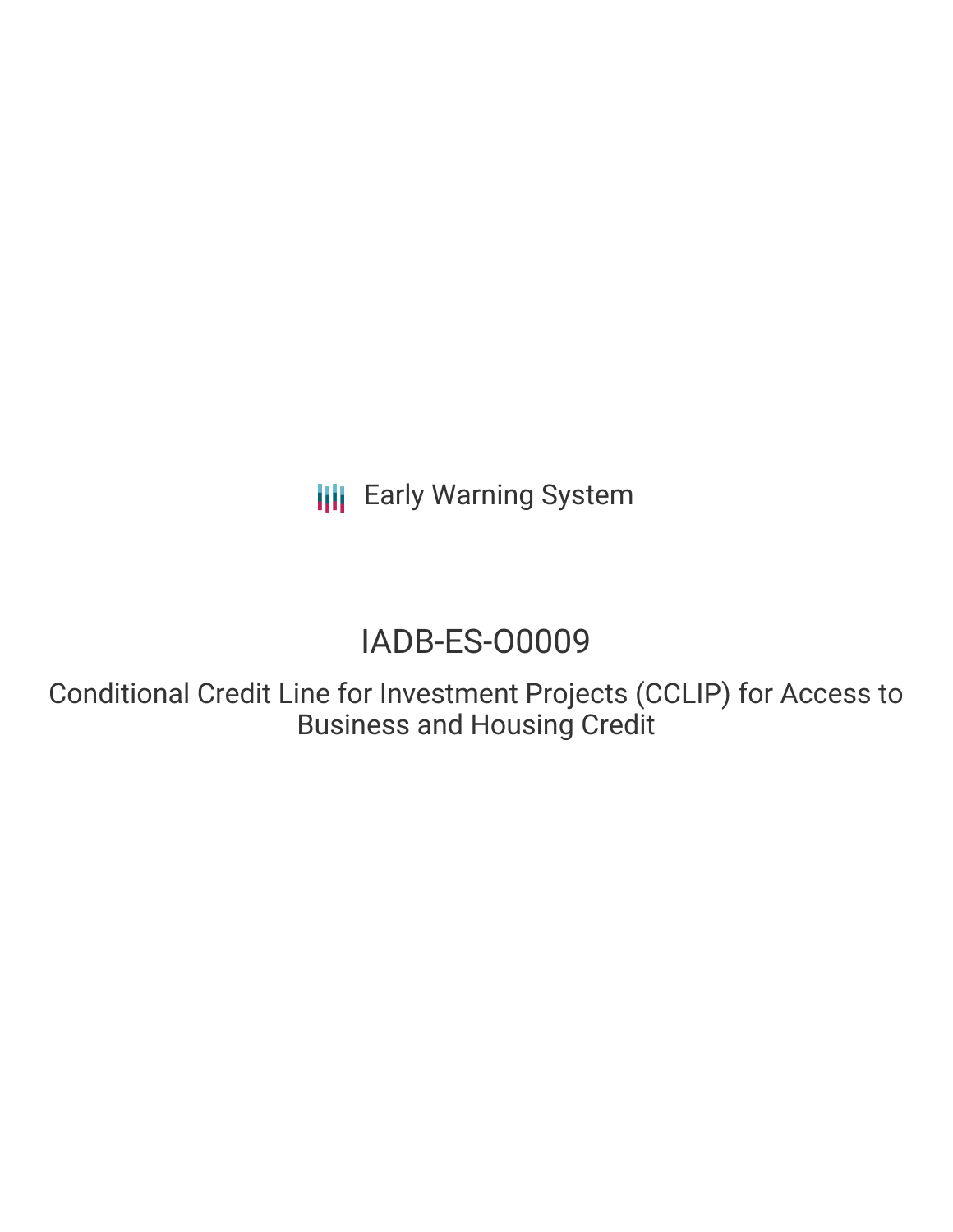

#### **Quick Facts**

**Crodit** 

| <b>Countries</b>               | El Salvador                            |
|--------------------------------|----------------------------------------|
| <b>Financial Institutions</b>  | Inter-American Development Bank (IADB) |
| <b>Status</b>                  | Active                                 |
| <b>Bank Risk Rating</b>        | B                                      |
| <b>Borrower</b>                | Government of El Salvador              |
| <b>Sectors</b>                 | Finance                                |
| <b>Investment Amount (USD)</b> | \$400.00 million                       |
| <b>Project Cost (USD)</b>      | \$400.00 million                       |
|                                |                                        |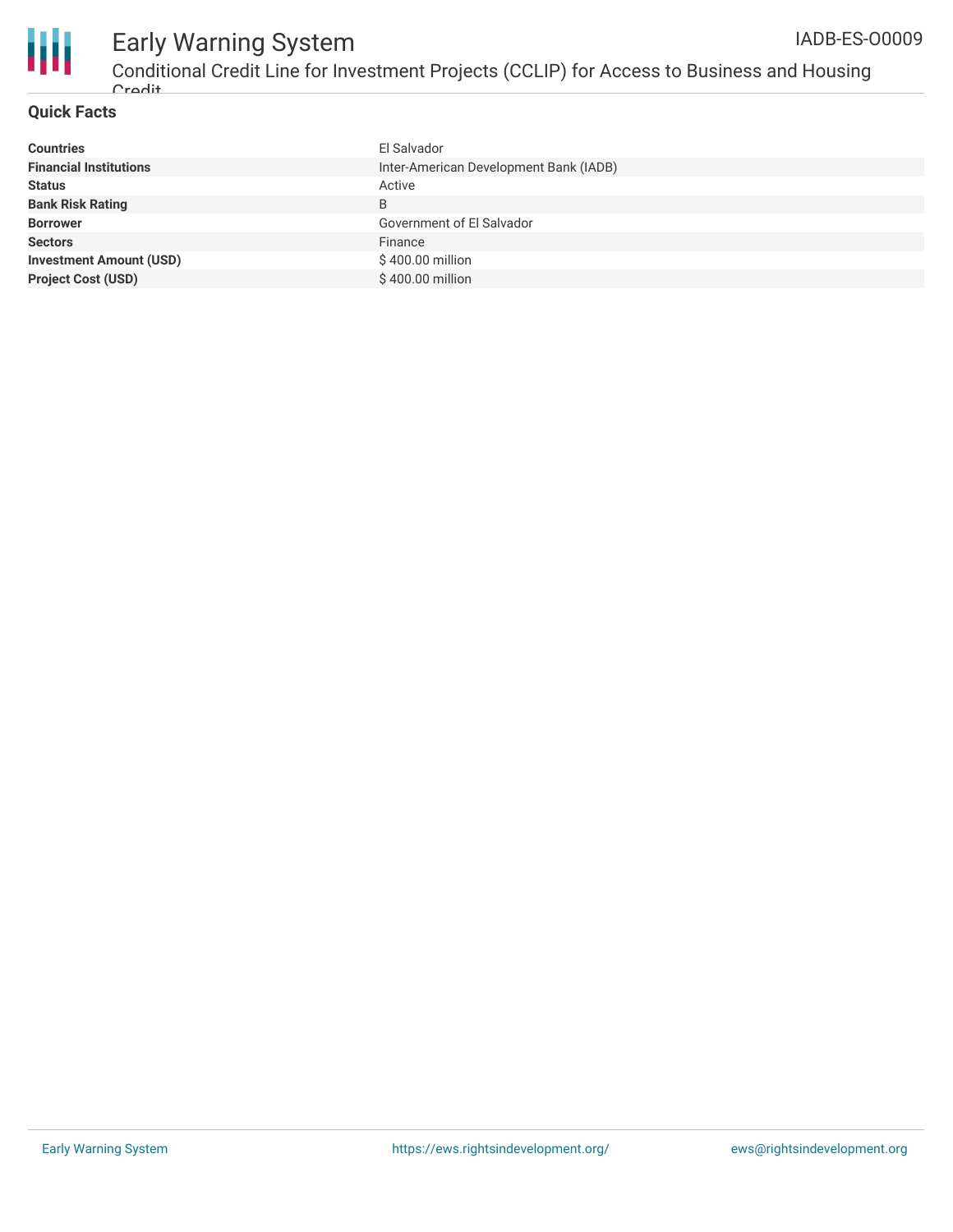



## Early Warning System

Conditional Credit Line for Investment Projects (CCLIP) for Access to Business and Housing **Cradit** 

### **Project Description**

The objective of the CCLIP is to promote productive activity and social welfare in El Salvador through access to credit in the business and housing sectors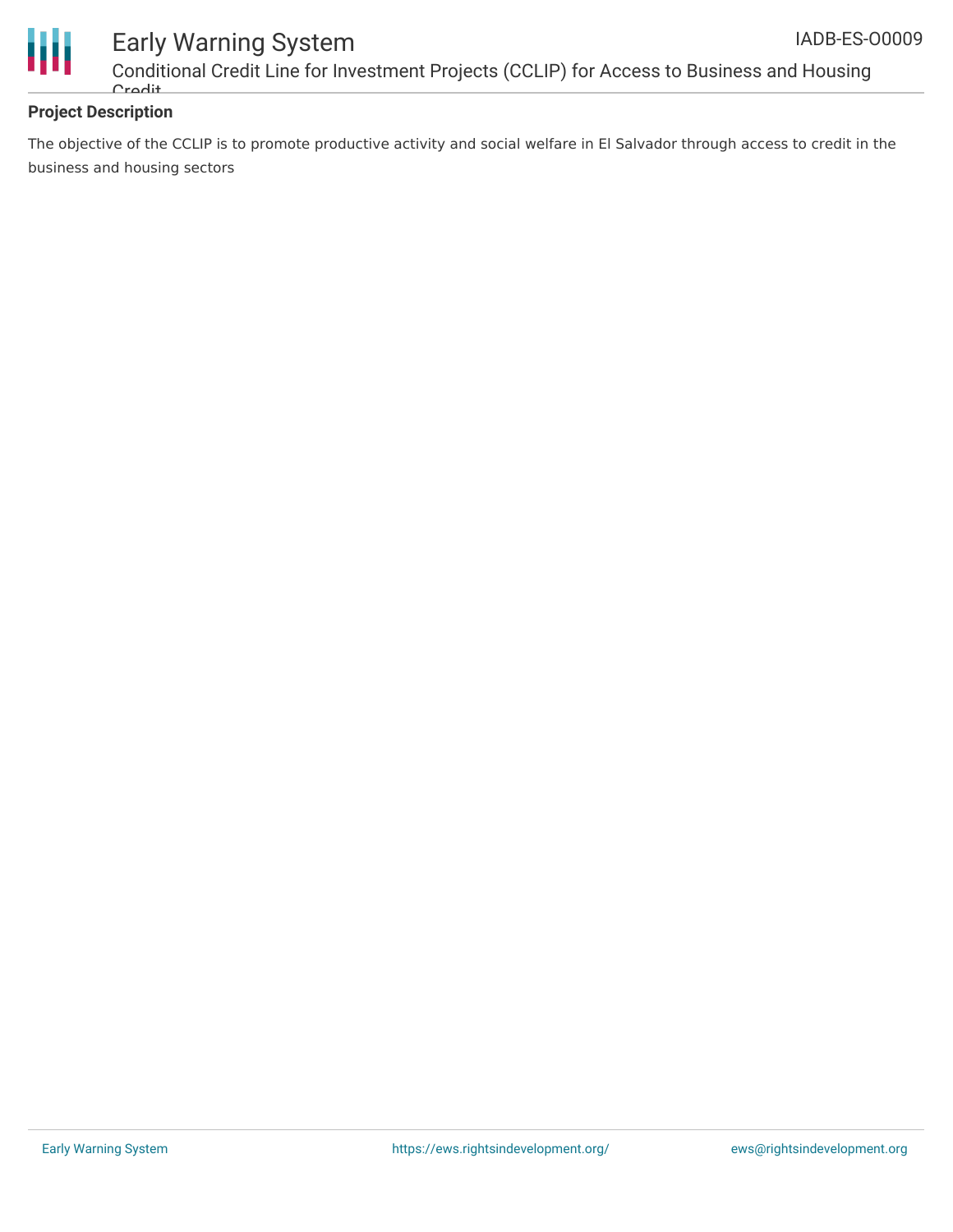

## **Investment Description**

• Inter-American Development Bank (IADB)

Investment type not available at the time of the snapshot